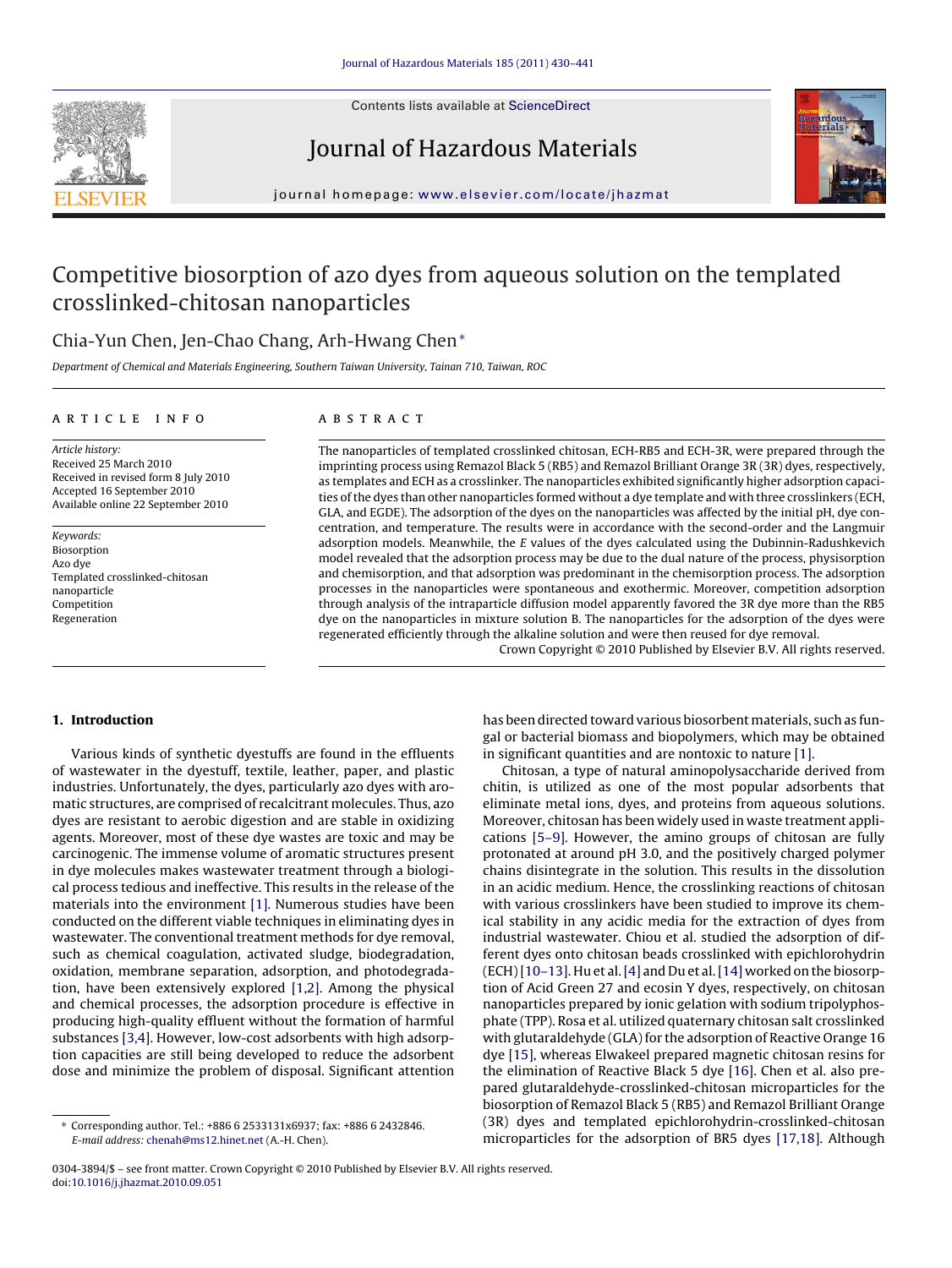<span id="page-1-0"></span>

**Fig. 1.** The structures of (a) Remazol Black 5 and (b) Remazol Brilliant Orange 3R.

the crosslinking method may enhance the resistance of chitosan against acids, the process may reduce its adsorption capacity for dyes. This may be attributed to the fact that the crosslinking reaction decreases the amount of amino and hydroxyl groups, which are expected to play a great part in the adsorption process.

To overcome this dilemma, this study was conducted to prepare templated crosslinked-chitosan nanoparticles using the imprinting method. The nanoparticles were characterized by determining size distributions, zeta potentials, SEM images, Fourier transform infrared (FTIR), and solid state  $13C$  nuclear magnetic resonance  $(13)$ C NMR) spectra. Afterward, the nanoparticles were used in the competition biosorption of two azo dyes, RB5 and 3R, in an aqueous solution. pH influence, kinetics, equilibrium, thermodynamics, competition, intraparticle diffusion, and regeneration were also examined for a more in-depth comparison of the experimental results. This information is expected to be valuable for further applications in the treatment of waste effluents from the dye industry.

### **2. Materials and methods**

### 2.1. Chemicals

Chitosan was purchased from Sigma–Aldrich Co., USA. Chitosan was hydrolyzed with NaOH to yield a deacetylation percentage of approximately 90% using the FTIR methods [\[19\].](#page-11-0) The average molecular weight was 690,000 as measured through the vis-cometric method [\[20\].](#page-11-0) RB5 (M<sub>w</sub>=991.82 g/mol;  $\lambda_{\text{max}}$ =597 nm), 3R (M<sub>w</sub> = 617.54 g/mol;  $\lambda_{\text{max}}$  = 494 nm), ECH, GLA, ethylene glycol diglycidyl ether (EGDE), and TPP with 55%, 50%, 99%, 50%, 50%, and 85% purities, respectively, were purchased from Sigma–Aldrich Co.,



**Fig. 2.** UV/visible spectra of the RB5 and 3R dyes.

USA. No further purification of the reagents was performed. Stock solutions of the dyes ( $2.0 \times 10^4$  mg/L) were prepared by dissolving RB5 or 3R dyes in distilled water. The RB5 and 3R dye structures are shown in Fig. 1.

## 2.2. Preparation

A solution with 50 mg of chitosan dissolved into a 50 mL aqueous solution of acetic acid  $(0.5\%, v/v)$  was prepared. A 5.0 mL aqueous solution of RB5 dye (8.7 mg) was added, and the mixture was stirred for 30 min. A 5.0 mL aqueous solution of ECH was added dropwise, and the mixture was stirred for 2 h at  $50^{\circ}$ C. Using a syringe, 30 mL of 1.45% TPP solution was slowly dropped into the chitosan solution by mechanical stirring (1200 rpm) to obtain a milky emulsion. The resulting emulsion was frozen at −4 ◦C and then thawed in the atmosphere to produce nanoparticle precipitates, which were collected using a centrifuge. Finally, the nanoparticle precipitates were stirred with a pH 14.0 NaOH solution to remove the dye. This stage was monitored by a UV/visible spectrophotometer (Shimadzu UV-2401 PC). The process was followed by collecting the precipitates with a centrifuge and by intensive washing of the nanoparticle precipitates with distilled water to remove any unreacted ECH. The nanoparticle precipitates were re-suspended in distilled water for characterization and were directly used in the adsorption study.

The size distribution and zeta potential of the nanoparticles were determined using a Zetasizer 3000HS. FTIR spectra were obtained using a PerkinElmer Spectrum One FTIR spectrometer. The solid state  $13C$  nuclear magnetic resonance spectra of the materials were obtained on a Brucker Advance 400 NMR spectrometer. The scanning electron microscopy (SEM) photomicrographs of the nanoparticles were taken using a Jeol JSM-6700F SOP SEM.

#### 2.3. Adsorption of azo dyes

The nanoparticles prepared from a 0.5 molar ratio of crosslinker/chitosan, with or without the RB5 or 3R dyes as templates and with three different crosslinkers (ECH, GLA and EGDE), were studied to determine the adsorption capacity of the RB5 and 3R dyes. This process was conducted by adding 10 mL of each kind of the nanoparticles (9 mg/mL) into a 10 mL of 6.0 mg/mL dye solution, then adjusting to pH 3.0 using HCl or NaOH solutions while stirring at 30 ◦C for 120 h. The mixture solution was centrifuged to remove adsorbents. The filtrate was adjusted to a pH level of 6.0 using HCl or NaOH solutions, and then diluted to 50 mL. The dye concentration was measured using a UV/visible spectrophotometer at 597 nm for the RB5 dye and at 494 nm for the 3R dye, whereas the adsorption capacity  $(Q)$  was calculated using Eq.  $(1)$ :

$$
Q = \frac{(C_i - C_f)V}{W} \tag{1}
$$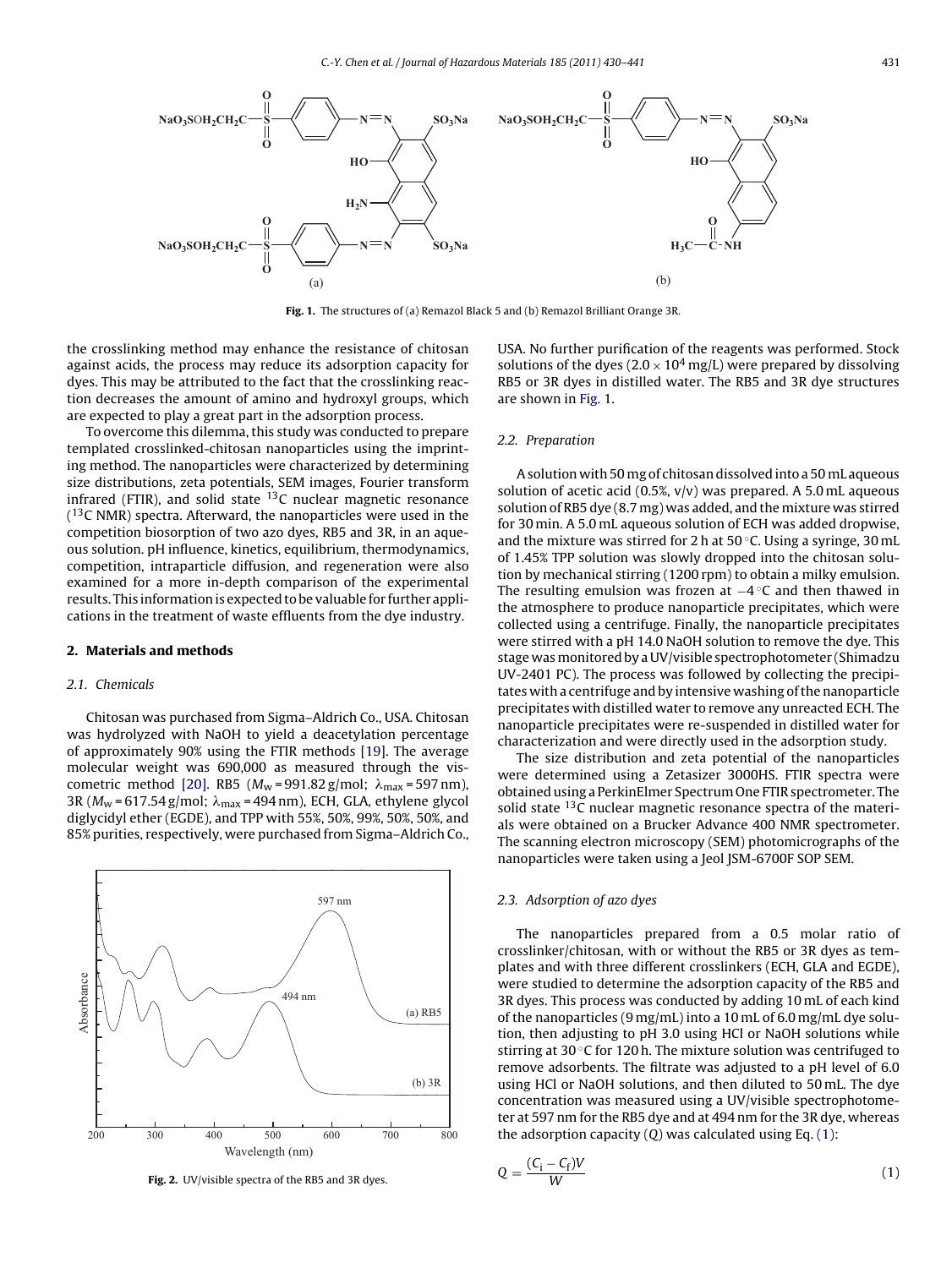<span id="page-2-0"></span>

**Fig. 3.** Schematic representation for (a) preparation of the templated crosslinked-chitosan nanoparticles with epichlorohydrin and (b) the adsorption of dyes.

where  $C_i$  is the initial concentration of dye (mg/mL);  $C_f$  is the final concentration of dye (mg/mL); V is the volume of dye solution (mL); and  $W$  is the weight of the nanoparticles  $(g)$  used.

## 2.4. Batch kinetics

The adsorption kinetics of the RB5 and 3R dyes on the nanoparticles was carried out in a batch process. The variable parameters were studied, including the initial pH values, initial concentrations of dye, and temperatures. In each test, 10 mL of the nanoparticles (9 mg/mL) was added into 10 mL of aqueous solution of the dye with a known concentration. Whenever necessary, the pH value was adjusted with diluted NaOH or HCl solutions. Then 0.1 mL aliquots of the solution were added to 10 mL distilled water at different time intervals. The mixture solution was centrifuged to remove adsorbents. The filtrate was adjusted to pH 6.0 and then diluted to 25 mL. The dye concentrations were measured using a UV/visible spectropho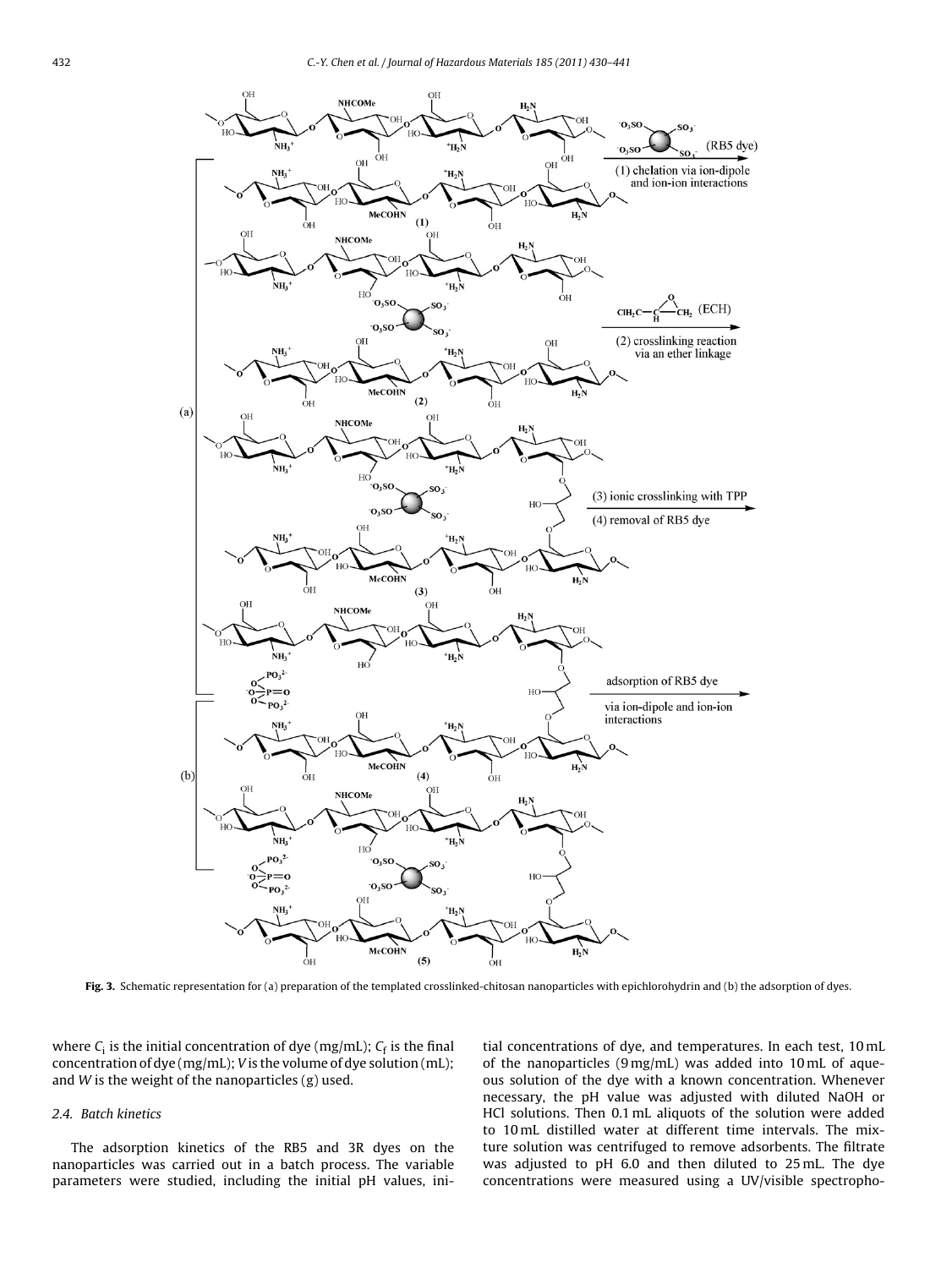<span id="page-3-0"></span>tometer. The amount of adsorption was calculated using Eq. [\(1\).](#page-1-0)

To measure the rate-controlling and mass transfer mechanism, kinetic data were correlated to linear forms of the first-order equation (2):

$$
\ln(Q_e - Q_t) = \ln Q_e - k_1 t,\tag{2}
$$

and the second-order equation (3):

$$
\frac{t}{Q_t} = \frac{1}{(k_2 Q_e^2)} + \frac{t}{Q_e}.
$$
\n(3)

where  $Q_e$  and  $Q_t$  are the adsorption capacities of dye (mg/g) at equilibrium and at a given time t, respectively; and  $k_1$  (min<sup>-1</sup>) and  $k_2$  (g/(mg min)) are the first-order and the second-order rate constants, respectively. According to Eq. (2), the plot of  $ln(Q_e - Q_t)$ versus t yields a straight line with a slope of  $-k<sub>1</sub>$  and an intercept of ln  $Q_{e}$ . In Equation (3), the plot of  $t/Q_t$  versus t gives a straight line with a slope of 1/Q<sub>e</sub> and an intercept of 1/( $k_2Q^2_e$ ).

## 2.5. Batch equilibrium

Equilibrium studies were conducted by adding 10 mL of the nanoparticles (9 mg/mL) into 10 mL of the initial dye concentrations within the range of 1.0–20.0 mg/mL, adjusting to pH 3.0 using HCl or NaOH solutions, and then stirring for 120 h at 30 $\degree$ C. The mixture solution was centrifuged to remove adsorbents. The filtrate was adjusted to pH 6.0 and then diluted to 50 mL. The dye concentrations weremeasured using a UV/visible spectrophotometer. In accordance with Eq. [\(1\),](#page-1-0) the amount of adsorption was calculated based on differences in concentration in the aqueous solution before and after adsorption, as well as on the weight of the microparticles.

#### 2.6. Competition study

Assuming there is no interaction between the RB5 and 3R dyes, the total absorbance of a mixture dye solution is equal to the summation of the absorbance of each dye, which is represented by Eq. (4). The concentration of each dye in a mixture solution can be calculated using Eqs. (5) and (6).

$$
A_{\lambda} = A_{RB5} + A_{3R} \tag{4}
$$

 $A_{\lambda 1} = \varepsilon_{1RBS} L C_{RB5} + \varepsilon_{13R} L C_{3R}$  (5)

$$
A_{\lambda 2} = \varepsilon_{2RB5} LC_{RB5} + \varepsilon_{23R} LC_{3R}
$$
 (6)

where  $A_\lambda$ ,  $A_{\lambda 1}$  and  $A_{\lambda 2}$  are the absorbance of UV/visible spectrometer at wavelength  $\lambda$ ,  $\lambda_1$  and  $\lambda_2$ , respectively;  $A_{\text{RB}5}$  and  $A_{\text{3R}}$  are the absorbance of RB5 and 3R at wavelength  $\lambda$ , respectively;  $\varepsilon_{\rm 1RB5}$  and  $\varepsilon_{\rm 2RB5}$  are the molar absorptivities of pure RB5 at wavelength  $\lambda_1$ and  $\lambda_2$ , respectively;  $\varepsilon_{13\mathrm{R}}$  and  $\varepsilon_{23\mathrm{R}}$  re the absorbance coefficients of pure 3R at wavelength  $\lambda_1$  and  $\lambda_2$ , respectively;  $C_{\sf RB5}$  and  $C_{\sf 3R}$  are the concentrations of RB5 and 3R in the mixture solution, respectively;  $L$  is the cell with ( 1 cm); and  $\lambda_1$  (597 nm) and  $\lambda_2$  (494 nm) are the wavelengths of maximum absorbance for RB5 and 3R, respec-tively, in [Fig. 2. T](#page-1-0)he concentrations of  $C_{RB5}$  and  $C_{3R}$  are calculated from Eqs. (5) and (6). The adsorption capacity of each dye in the mixture solution can then be obtained.

### **3. Results and discussion**

#### 3.1. Characterization and azo dye adsorption

The nanoparticles were prepared using the imprinting process through the following steps: (1) chelation of the RB5 and 3R dyes as templates into chitosan through ion–dipole and ion–ion interactions, (2) crosslinking reaction of chitosan with three crosslinkers



**Fig. 4.** (a) Size distribution and (b) zeta potential for the ECH-RB5 nanoparticles.

(ECH, GLA, and EGDE), (3) nanoparticle formation of chitosan through ionic crosslinking with TPP, and (4) removal of the dye template molecules with NaOH solution, as shown in [Fig. 3\(a](#page-2-0)) for the ECH-RB5 nanoparticles through an ether linkage. The nanoparticles were revealed to be insoluble in distilled water, alkaline medium, and even in acidic medium (pH 1.0). Fig. 4(a) and (b) shows the typical size distributions and zeta potential profiles of the ECH-RB5 nanoparticles with a mean diameter of 191.6 nm and a zeta potential of +14.4 mV, respectively. Other nanoparticles prepared through three crosslinkers, namely, ECH, GLA, and EGDE, with or without a dye template, had mean diameters ranging from 170.2 to 210.6 nm and zeta potential values ranging from +12.4 to +16.4 mV. The positive charge of the zeta potential suggested that the nanoparticles were stabilized by the hydrogen bond between



**Fig. 5.** FTIR spectra of the templated crosslinked-chitosan nanoparticles prepared through three crosslinkers with the RB5 or 3R dyes as templates.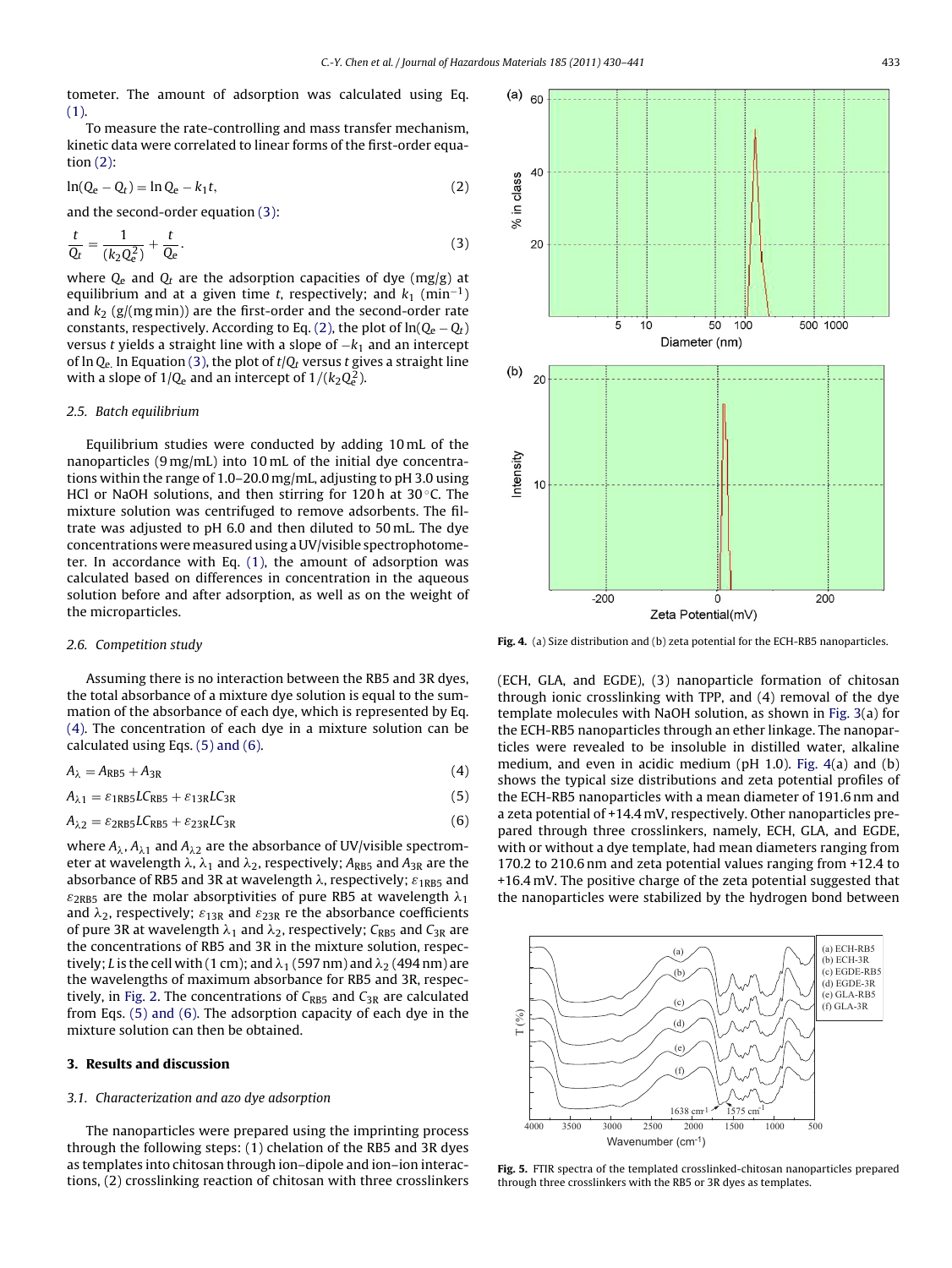

**Fig. 6.** Solid state 13CNMR of (a) ECH-RB5 nanoparticles and (b) chitosan with a partial acetylation.

the amino and hydroxyl groups of the chitosan and the hydroxyl group and oxygen atom of water [\[4\]. T](#page-10-0)he SEM image of dry ECH-RB5 nanoparticles on a silicon wafer showed that the nanoparticles had a diameter of approximately 90 nm due to loss of water. [Fig. 5](#page-3-0) showed the FTIR spectra of the templated nanoparticles prepared through ECH, GLA, and EGDE with the RB5 or 3R dyes as templates. The nanoparticles showed an absorption peak for amide C=O and/or imine C=N stretching vibrations at 1638 cm<sup>-1</sup>, which were dependent on the crosslinker used, and an absorption peak of 1575 cm−1, which accounted for the ionic interaction between the positively charged amino groups of crosslinked chitosan and the negatively charged groups of triphosphate  $(P_3O_{10}^{5-})$  [\[21\]. I](#page-11-0)n Fig. 6, compared with that of chitosan, the solid state <sup>13</sup>C NMR of the ECH-RB5 nanoparticles exhibited three additional peaks at 61.6, 85.0, and 97.6 ppm due to the exit of the  $-O-CH_2-CHOH-CH_2-O$ linkage between two chitosan molecules.

The adsorption capacities of the two azo dyes, RB5 and 3R, on the nanoparticles prepared from three crosslinkers (ECH, GLA, and EGDE) with or without the RB5 or 3R dyes as templates were conducted at 6.0 mg/mL initial dye concentration with an initial pH of 3.0 and a temperature of 30 $\degree$ C for 120 h. The adsorption processes may involve ion–dipole and ion–ion interactions between sulfonate and sulfate anions of the dye molecules and the hydroxyl and protonated amino groups of chitosan molecules [\(Fig. 3\(b](#page-2-0))). The results showed that the adsorption capacities of the RB5 and 3R dyes on the templated nanoparticles were significantly higher than those of the chitosan nanoparticles and the crosslinked nanoparticles formed without a dye template. In addition, the ECH-RB5 nanoparticles that formed with the RB5 dye as template showed that the adsorption capacity of the RB5 dye was much higher than that of the 3R dye. The ECH-3R nanoparticles that formed with the 3R dye as template also yielded similar results. Moreover, the adsorption capacity of the RB5 dye on the ECH-RB5 nanoparticles and that of the 3R dye on the ECH-3R nanoparticles were higher than the adsorption capacities of the two dyes on other nanoparticles. Therefore, the technique for the preparation of templated nanoparticles yielded a higher adsorption capacity and a more efficient adsorption of dyes in an aqueous solution.

#### 3.2. Adsorption kinetics

[Fig. 7\(a](#page-5-0)) and (b) presented the influences of the initial pH values from 1.0 to 12.0 for the adsorption capacities of the RB5 and 3R dyes on the ECH-RB5 and the ECH-3R nanoparticles, respectively, at an initial dye concentration of 8.0 mg/mL and at a temperature of 30 $\degree$ C for 72 h. The pH values were monitored before and after the adsorption of the dyes with a pH difference of only 0.1 to 0.2. The adsorption capacities of the RB5 and 3R dyes on the ECH-RB5 nanoparticles increased 40 times from 148 to 6080 mg/g and 39 times from 128 to 5078 mg/g, respectively, as the initial pH of the solution decreased from 12.0 to 1.0. In addition, the adsorption capacities of the RB5 and 3R dyes on the ECH-3R nanoparticles increased 49 times from 92 to 4626 mg/g and 20 times from 306 to 6292 mg/g, respectively, as the initial pH of the solution decreased from 12.0 to 1.0. This may be ascribed to the fact that at a lower pH solution, more protons are available to protonate the amino groups of chitosan to form  $-NH_3$ <sup>+</sup> groups. This increases the electrostatic attraction between the anionic groups (–SO $_3^-$  and –OSO $_3^-$ ) of the dye and the protonated amino group  $(-NH<sub>3</sub><sup>+</sup>)$  of chitosan, causing an increase in dye adsorption [\[17,22\].](#page-11-0) [Fig. 8\(a](#page-5-0)) showed the adsorption kinetics of the RB5 dye in the ECH-RB5 nanoparticles that had a 6.0 mg/mL initial dye concentration, a temperature of 30  $\degree$ C, and initial pH values of 3.0, 4.0, and 6.0. The rapid initial rates of adsorption on the nanoparticles showed a remarkable increase during the first 12 h, and the nanoparticles gradually approached the adsorption limit after 60 h. At the same time, the adsorption kinetics of the 3R dye on the ECH-3R nanoparticles had the same results. This may be ascribed to the increase in the number of vacant sites that are usually available, resulting in an increased concentration gradient between the sorbate in the solution and that on the adsorbent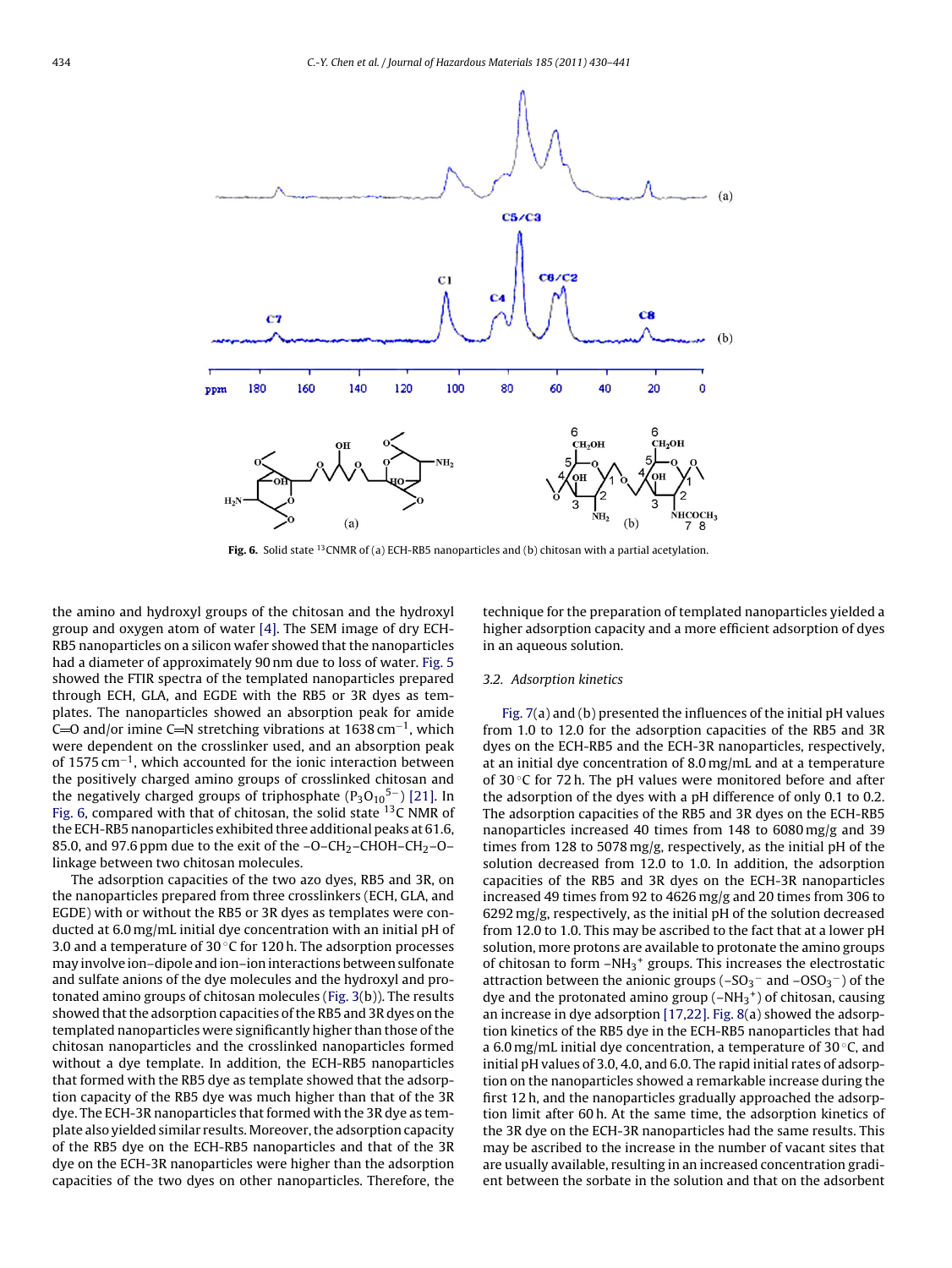<span id="page-5-0"></span>

**Fig. 7.** The effect of pH for adsorption capacities of the RB5 and 3R dyes on the nanooparticles: (a) ECH-RB5 and (b) ECH-3R, at an initial dye concentration of 8.0 mg/mL and at a temperature of 30 °C for 72 h with different initial pHs.

surface. In time, the concentration gradient is reduced due to the adsorption of the dye molecules onto the vacant sites, leading to decreased adsorption during the later stages [\[23\].](#page-11-0)

Fig. 8(b) showed the effects of the initial dye concentration (2.0, 4.0, and 6.0 mg/mL) in the adsorption kinetics of the RB5 dye on the ECH-RB5 nanoparticles at pH 3.0 and at 30 ◦C. As the initial concentrations of the RB5 and 3R dyes increased from 2.0 to 6.0 mg/mL, the adsorption capacities of the RB5 dye on the ECH-RB5 nanoparticles and of the 3R dye on the ECH-3R nanoparticles increased by 138% (from 2125 to 5057 mg/g) and by 141% (from 1994 to 4811 mg/g). However, the removal efficiencies of the RB5 and 3R dyes decreased from 100% to 79.3% and from 100% to 80.5%, respectively, as the initial dye concentration increased from 2.0 to 6.0 mg/mL. This may be attributed to the fact that compared with the available surface area, the ratio of the initial moles of dye is low at minimum initial concentrations; therefore, the subsequent fractional adsorption becomes independent of the initial concentration. However, at high concentrations, the available adsorption sites are fewer than the moles of the dye present; hence, the percentage of dye removal is dependent on the initial dye concentration [\[23\].](#page-11-0)

The effects of temperature (30, 40, and  $50^{\circ}$ C) on the adsorption kinetics of the RB5 dye in the ECH-RB5 nanoparticles at 6.0 mg/mL initial dye concentration and  $pH$  3.0 were shown in Fig. 8(c). The adsorption capacities of the RB5 dye on the ECH-RB5 nanoparticles increased along with temperature during the initial 44 h and were close to each other at 120 h. At the same time, the adsorption capacities of the 3R dye on the ECH-3R nanoparticles yielded similar results. [Tables 1 and 2](#page-6-0) presented the rate constants for the RB5 dye on ECH-RB5 and the 3R dyes on the ECH-3R nanoparticles, respectively, with a different initial pH, initial dye concentrations, and temperatures that were calculated by the first-order and second-order kinetic models. The correlation coefficients  $(R<sup>2</sup>)$  of the second-order adsorption model exhibited higher values than

#### 3.3. Adsorption equilibrium

The adsorption isotherms of the RB5 dye on the ECH-RB5 nanoparticles and the 3R dye on the ECH-3R nanoparticles were at pH 3.0 and at 30 $\degree$ C for 120h with different equilibrium dye concentrations ([Fig. 9\).](#page-7-0) The steep initial isotherm slopes for the RB5 dye on the ECH-RB5 nanoparticles and the 3R dye on the ECH-3R nanoparticles with peak adsorption capacities of 5497 and 5123 mg/g, respectively, were observed under these conditions.

The adsorption isotherm data were studied using three models: Langmuir isotherm equation (7) [\[24\],](#page-11-0)

$$
\frac{C_e}{Q_e} = \frac{C_e}{Q_m} + \frac{1}{(Q_m K_L)},
$$
\n(7)



**Fig. 8.** Absorption kinetics of the RB5 dye on the ECH-RB5 nanoparticles: (a) different initial pH solutions, (b) different initial concentrations of dye and (c) different temperatures.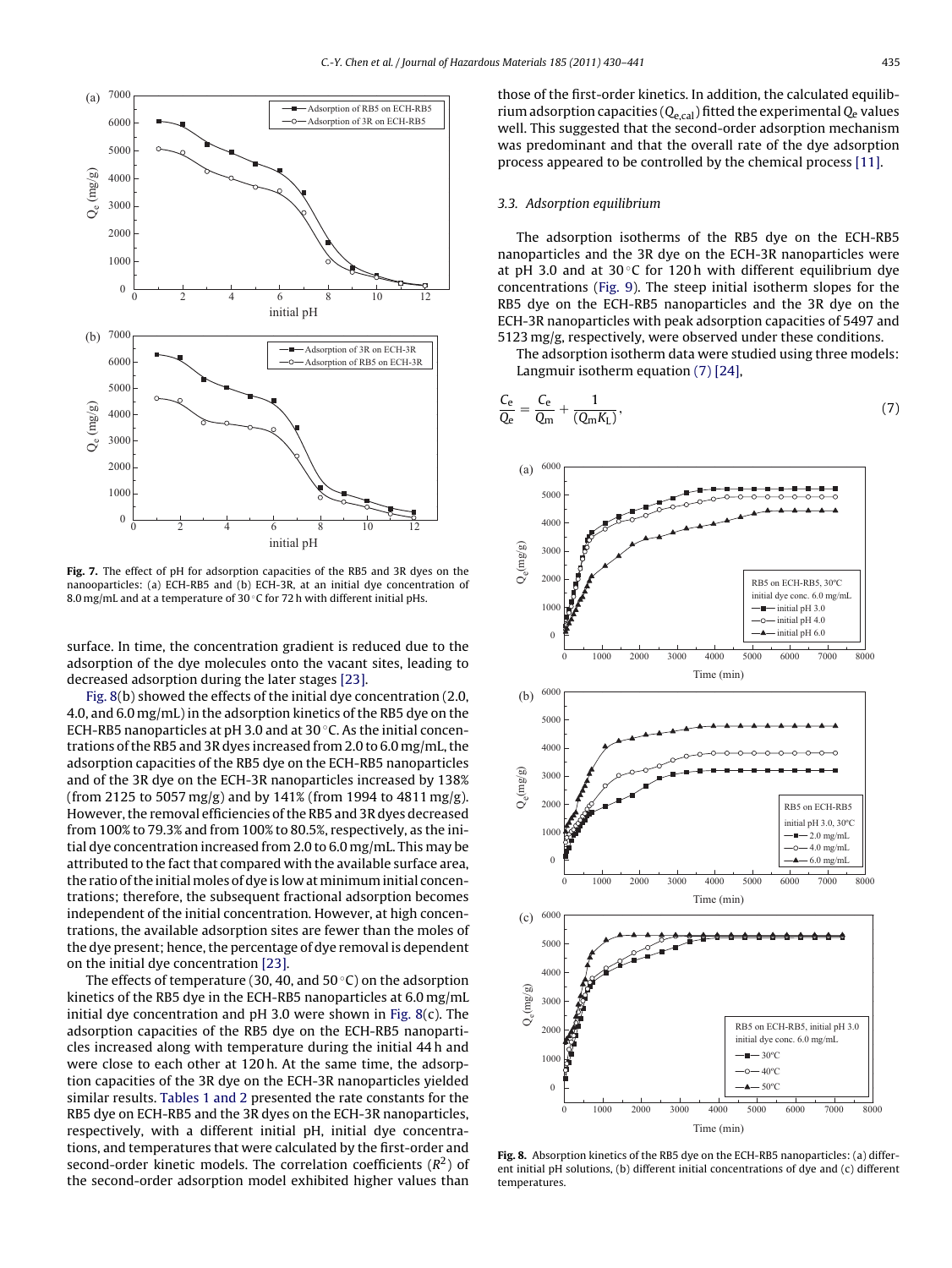## <span id="page-6-0"></span>**Table 1**

The first-order and second-order adsorption rate constants, calculated  $Q_{e,cal}$  and experimental  $Q_e$  values for different initial dye concentrations, pH, and temperatures for the RB5 dye on the ECH-RB5 nanoparticles.

| Parameters | $Q_{e}$                                                           |                                                                                 | First-order kinetic model   |                       |                                           | Second-order kinetic model  |        |  |
|------------|-------------------------------------------------------------------|---------------------------------------------------------------------------------|-----------------------------|-----------------------|-------------------------------------------|-----------------------------|--------|--|
|            | (mg/g)(S.D.)                                                      | $k_1(x10^{-3})$<br>$(min^{-1})(S.D.)$                                           | $Q_{e,cal}$<br>(mg/g)(S.D.) | $R^2$<br>(mg/g)(S.D.) | $k_2(\times 10^{-7})$<br>(g/mg min)(S.D.) | $Q_{e,cal}$<br>(mg/g)(S.D.) | $R^2$  |  |
|            | Initial pH: 6.0 mg/mL initial dye concentration, 30 °C            |                                                                                 |                             |                       |                                           |                             |        |  |
| 3.0        | 5057                                                              | 1.17                                                                            | 2205                        | 0.9233                | 1.77                                      | 4881                        |        |  |
|            | (57)                                                              | (0.06)                                                                          | (7)                         |                       | (0.13)                                    | (168)                       | 0.9995 |  |
| 4.0        | 4806                                                              | 0.97                                                                            | 2107                        |                       | 1.52                                      | 4773                        |        |  |
|            | (58)                                                              | (0.03)                                                                          | (80)                        | 0.9222                | (0.02)                                    | (322)                       | 0.9996 |  |
| 6.0        | 3664                                                              | 0.86                                                                            | 1996                        | 0.9257                | 1.40                                      | 3775                        |        |  |
|            | (120)                                                             | (0.30)                                                                          | (48)                        |                       | (0.11)                                    | (100)                       | 0.9987 |  |
|            | Initial dye concentration (mg/mL): initial pH 3.0, 30 $\degree$ C |                                                                                 |                             |                       |                                           |                             |        |  |
| 2.0        | 2125                                                              | 0.83                                                                            | 1634                        |                       | 1.08                                      | 2274                        |        |  |
|            | (57)                                                              | (85)<br>(0.04)                                                                  | 0.9563                      | (0.08)                | (74)                                      | 0.9982                      |        |  |
| 4.0        | 4355                                                              | 0.98                                                                            | 2742                        | 0.923                 | 1.46                                      | 4773                        |        |  |
|            | (56)                                                              | (0.14)                                                                          | (512)                       |                       | (0.01)                                    | (322)                       | 0.9983 |  |
| 6.0        | 5057                                                              | 1.17                                                                            | 2205                        |                       | 1.77                                      | 4881                        | 0.9995 |  |
|            | (57)                                                              | (0.06)                                                                          | (7)                         | 0.9233                | (0.13)                                    | (168)                       |        |  |
|            |                                                                   | Temperature ( $\degree$ C): 6.0 mg/mL initial dye concentration, initial pH 3.0 |                             |                       |                                           |                             |        |  |
| 30         | 5057                                                              | 1.17                                                                            | 2205                        |                       | 1.77                                      | 4881                        |        |  |
|            | (57)                                                              | (0.06)                                                                          | (7)                         | 0.9233                | (0.13)                                    | (168)                       | 0.9995 |  |
| 40         | 5252                                                              | 1.55                                                                            | 2159                        |                       | 1.84                                      | 5588                        |        |  |
|            | (103)                                                             | (0.43)                                                                          | (141)                       | 0.8635                | (0.18)                                    | (66)                        | 0.9997 |  |
| 50         | 5587                                                              | 1.82                                                                            | 2590                        |                       | 1.86                                      | 5831                        |        |  |
|            | (69)                                                              | (0.03)                                                                          | (17)                        | 0.9305                | (0.01)                                    | (72)                        | 0.9996 |  |

Note: S.D. in the parentheses is the standard deviation.

Freundlich isotherm equation (8) [\[25\],](#page-11-0)

$$
\ln Q_e = b_F \ln C_e + \ln K_F, \tag{8}
$$

and Dubinin-Radushkevich isotherm equation (9) [\[26\],](#page-11-0)

$$
\ln Q_{\rm e} = K\varepsilon^2 + \ln Q_{\rm DR},\tag{9}
$$

where  $C_e$  is the equilibrium concentration of the dye;  $Q_e$  is the adsorption capacity of the dye,  $Q_m$ ,  $K_{F_n}$  and  $Q_{DR}$  are the Langmuir; Freundlich and Dubinin-Radushkevich maximum adsorption capacities of the dye, respectively;  $K_L$ ,  $b_F$ , and K are the Langmuir, Freundlich and Dubinin-Radushkevich constants, respectively; and

 $\varepsilon$  is the Polanyi potential. The Polanyi potential  $(\varepsilon)$  is given as Eq. (10):

$$
\varepsilon = RT \ln \left( 1 + \frac{1}{C_e} \right) \tag{10}
$$

where R is the gas constant in  $k$ ]/mol, and T is the temperate in Kelvin. The Dubinin-Radushkevich constant  $(K)$  can give the valuable information regarding the mean energy of adsorption by Eq. (11):

 $E = (-2K)^{-1/2}$  $^{-1/2}$  (11)

#### **Table 2**

The first-order and second-order adsorption rate constants, calculated  $Q_{e,cal}$  and experimental  $Q_e$  values for different initial dye concentrations, pH, and temperatures for the 3R dye on the ECH-3R nanoparticles.

| Parameters | $Q_{\rm e}$                                                       | First-order kinetic model                                             |                                  |        | Second-order kinetic model                |                             |        |  |
|------------|-------------------------------------------------------------------|-----------------------------------------------------------------------|----------------------------------|--------|-------------------------------------------|-----------------------------|--------|--|
|            | (mg/g)(S.D.)                                                      | $k_1(x10^{-3})$<br>$(min^{-1})(S.D.)$                                 | $Q_{\rm e, cal}$<br>(mg/g)(S.D.) | $R^2$  | $k_2(\times 10^{-7})$<br>(g/mg min)(S.D.) | $Q_{e,cal}$<br>(mg/g)(S.D.) | $R^2$  |  |
|            | Initial pH: 6.0 mg/mL initial dye concentration, $30^{\circ}$ C   |                                                                       |                                  |        |                                           |                             |        |  |
| 3.0        | 4811                                                              | 0.99                                                                  | 2784                             |        | 5.99                                      | 5278                        |        |  |
|            | (40)                                                              | (0.25)                                                                | (209)                            | 0.9244 | (0.88)                                    | (393)                       | 0.9993 |  |
| 4.0        | 4500                                                              | 0.80                                                                  | 3012                             |        | 6.10                                      | 4740                        |        |  |
|            | (15)                                                              | (0.01)                                                                | (77)                             | 0.9710 | (0.02)                                    | (32)                        | 0.9980 |  |
| 6.0        | 3525                                                              | 0.89                                                                  | 2092                             |        | 8.68                                      | 3466                        |        |  |
|            | (13)                                                              | (0.01)                                                                | (52)                             | 0.9574 | (0.13)                                    | (25)                        | 0.9959 |  |
|            | Initial dye concentration (mg/mL): initial pH 3.0, 30 $\degree$ C |                                                                       |                                  |        |                                           |                             |        |  |
| 2.0        | 1994                                                              | 0.90                                                                  | 1175                             |        | 1.94                                      | 2086                        |        |  |
|            | (40)                                                              | (0.01)                                                                | (23)                             | 0.9467 | (0.23)                                    | (4)                         | 0.9993 |  |
| 4.0        | 4130                                                              | 0.99                                                                  | 2374                             |        | 5.68                                      | 4033                        | 0.9973 |  |
|            | (1)                                                               | (0.03)                                                                | (37)                             | 0.9576 | (0.88)                                    | (46)                        |        |  |
| 6.0        | 4811                                                              | 0.99                                                                  | 2784                             |        | 5.99                                      | 5278                        |        |  |
|            | (40)                                                              | (0.25)                                                                | (209)                            | 0.9244 | (0.88)                                    | (393)                       | 0.9993 |  |
|            |                                                                   | Temperature (°C): 6.0 mg/mL initial dye concentration, initial pH 3.0 |                                  |        |                                           |                             |        |  |
| 30         | 4811                                                              | 0.99                                                                  | 2784                             |        | 5.99                                      | 5278                        |        |  |
|            | (40)                                                              | (0.25)                                                                | (209)                            | 0.9244 | (0.88)                                    | (393)                       | 0.9993 |  |
| 40         | 4909                                                              | 0.98                                                                  | 2193                             |        | 7.00                                      | 5051                        | 0.9993 |  |
|            | (38)                                                              | (0.26)                                                                | (141)                            | 0.8520 | (0.09)                                    | (72)                        |        |  |
| 50         | 5037                                                              | 1.49                                                                  | 2471                             |        | 8.79                                      | 5000                        |        |  |
|            | (10)                                                              | (0.44)                                                                | (40)                             | 0.9005 | (0.61)                                    | (1)                         | 0.9986 |  |

Note: S.D. in the parentheses is the standard deviation.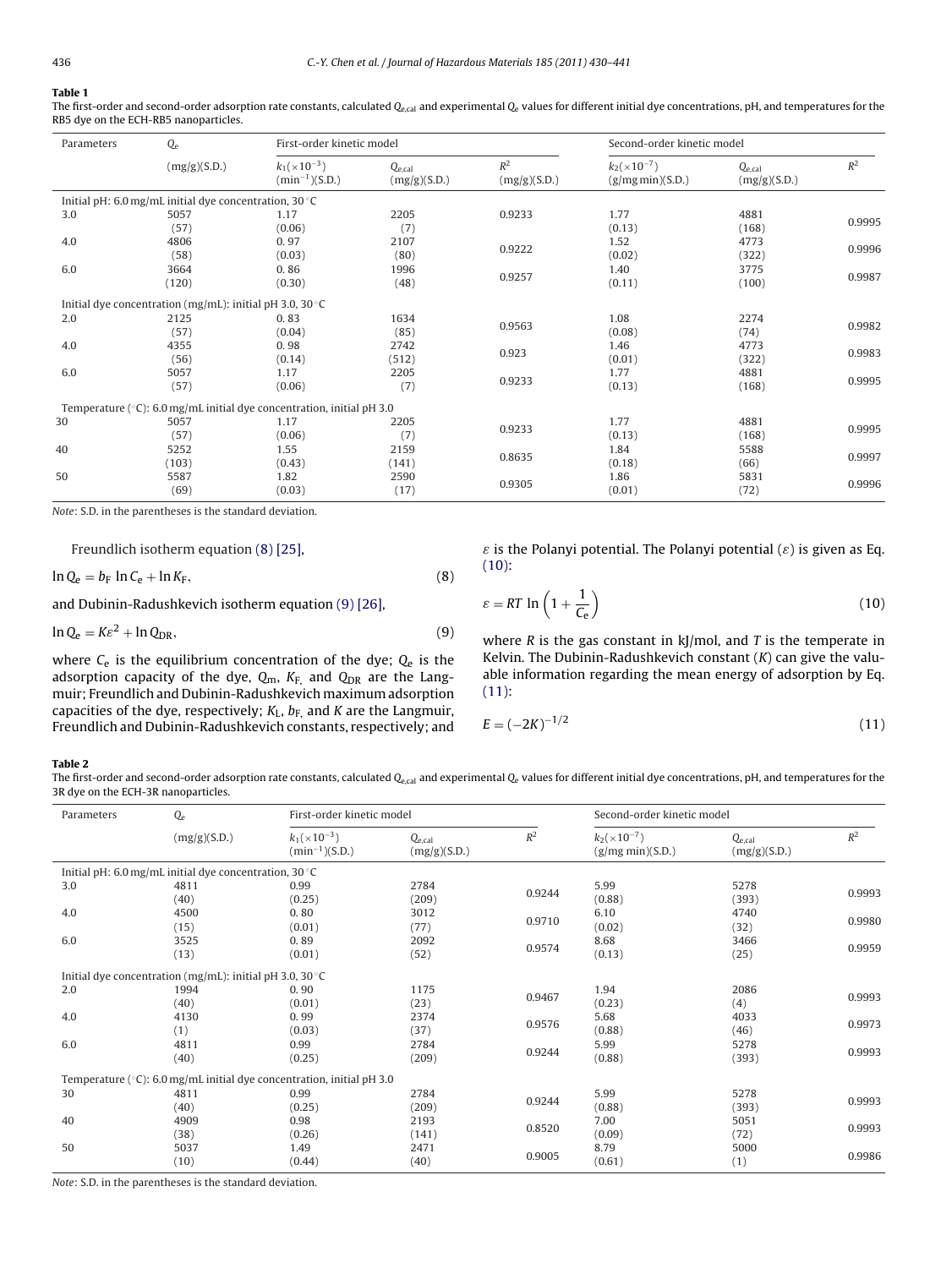<span id="page-7-0"></span>

**Fig. 9.** Equilibrium adsorption of (a) the RB5 dye on the ECH-RB5 nanoparticles and (b) the 3R dye on the ECH-3R nanoparticles at initial pH 3.0 and at 30 ◦C for 120 h with different equilibrium dye concentrations.

where  $E$  is the mean adsorption energy, and  $K$  is the Dubinin-Radushkevich constant. According to Eq. [\(7\),](#page-5-0) the plot of  $C_{\rm e}/O_{\rm e}$ against  $C_e$  gives a straight line with a slope of  $1/Q_m$  and an intercept of  $1/(Q_mK_L)$ . In Eq. [\(8\),](#page-6-0)  $K_F$  and  $b_F$  can calculated from a linear plot of ln Q<sub>e</sub> versus ln C<sub>e</sub>. In Eq. [\(9\), t](#page-6-0)he plot of ln Q<sub>e</sub> versus  $\varepsilon^2$  gives a straight line with a slope of K and an intercept of  $\ln Q_{\text{DR}}$ 

The model parameters along with the correlation coefficients  $(R<sup>2</sup>)$  and standard deviations obtained from the three isotherm models were listed in [Table 3. T](#page-8-0)he Langmuir adsorption model was found to sufficiently fit the experimental data of the RB5 dye on the ECH-RB5 nanoparticles and the 3R dye on the ECH-3R nanoparticles compared with the linear correlation coefficients. Moreover,



**Fig. 10.** The ratio of the adsorption capacity between the mixture solution A and the single dye solution on (a) the ECH-RB5 and (b) ECH-3R nanoparticles.

the mean adsorption energy  $(E)$  calculated from the Dubinnin-Radushkevich model may involve the transfer of the free energy of one mole of solute from infinity (in solution) to the surface of the adsorbent. The adsorption behavior can predict the physical adsorption in the range of 1–8 kJ/mol and the chemical adsorption in more than 8 kJ/mol [\[17,18\]. T](#page-11-0)he E values (13.02 and 11.23 kJ/mol, respectively) of the RB5 and 3R dyes indicated that the adsorption process may be due to the dual nature of the process, physisorption and chemisorption, and the fact that that adsorption was predominant in the chemisorption process.

The degrees of suitability of the nanoparticles of these two dyes were estimated from the separation factors  $(R<sub>L</sub>)$  using Eq. (12) [\[16,27,28\]:](#page-11-0)

$$
R_{\rm L} = \frac{1}{(1 + K_{\rm L}C_{\rm i})} \tag{12}
$$

where  $K_L$  is Langmuir constant and  $C_i$  is the initial concentration of dye.

The separation factor  $(R<sub>L</sub>)$  with values between 0 and 1 reveals the suitability of the process. The values of  $R<sub>L</sub>$  in the adsorption of the RB5 dye on the ECH-RB5 nanoparticles and the values of the 3R dye on the ECH-3R nanoparticles were between 0.0003 and 0.0044 and between 0.0020 and 0.0328, respectively, for all concentration ranges at 30, 40, and 50 $\degree$ C. This indicated the suitability of the nanoparticles for the adsorption of the RB5 and 3R dyes.

Recently, Yilmaz and Memon reported on solvent extraction and adsorption of dyes and metals from aqueous solutions using calyx[n]arene derivatives [\[29–33\]. T](#page-11-0)hey revealed that the extraction of the RB5 dye with calyx[4]arene derivatives was within the ranges of 1.0% to 11.8%, and adsorption of the RB5 dye by calyx[4]arene immobilized on the surface of modified Amberlite XAD-4 resin was approximately within the range of 30% to 60% [\[29,30\].](#page-11-0) The removal percentages of the RB5 and 3R dyes by the ECH-RB5 and ECH-3R nanoparticles were from 74% to 94% and from 72% to 87%, respectively. [Table 4](#page-8-0) listed the comparison of the maximum monolayer adsorption capacity  $(Q_m)$  of Remazol Black 5 and Remazol Brilliant Orange 3R dyes on various adsorbents. The data indicated that the maximum monolayer adsorption capacities (5572 and 5392 mg/g, respectively) of the RB5 dye on the ECH-RB5 nanoparticles and the 3R dye on the ECH-3R nanoparticles were greater than those of other adsorbents. Furthermore, they had 3.3 and 2.6 times of  $Q_m$  in the RB5 and 3R dyes on the  $GLA$ -crosslinked-chitosan microparticles (149–250  $\mu$ m) prepared from homogeneous coupling and microparticle formation using NaOH solution, respectively [\[17\]. I](#page-11-0)n addition, they had 1.9 times of  $Q_m$  in the RB5 dye on the templated ECH-crosslinked-chitosan microparticles (149–250  $\mu$ m) [\[18\]. T](#page-11-0)he technique used in this study offers a convenient and economical method for the preparation of templated nanoparticles, which can facilitate a higher adsorption capacity and thus a more efficient adsorption of dyes in an aqueous solution compared with nature or other synthetic materials.

## 3.4. Adsorption thermodynamics

The adsorption isotherm data obtained from different temperatures were used to calculate the thermodynamic parameters associated with the adsorption process. Based on the van't Hoff equation, Langmuir constants  $(K_L)$  were used to determine the standard Gibbs free energy change ( $\Delta G^{\circ}$ ), standard enthalpy change  $(\Delta H<sup>\circ</sup>)$ , and standard entropy change ( $\Delta S<sup>\circ</sup>$ ), as shown in Eqs. (13) and (14) [\[15,16,23,28\]:](#page-11-0)

$$
\ln KL = -\frac{\Delta H^{\circ}}{RT} + \frac{\Delta S^{\circ}}{R}
$$
\n(13)

$$
\Delta G^{\circ} = \Delta H^{\circ} - T\Delta S^{\circ} \tag{14}
$$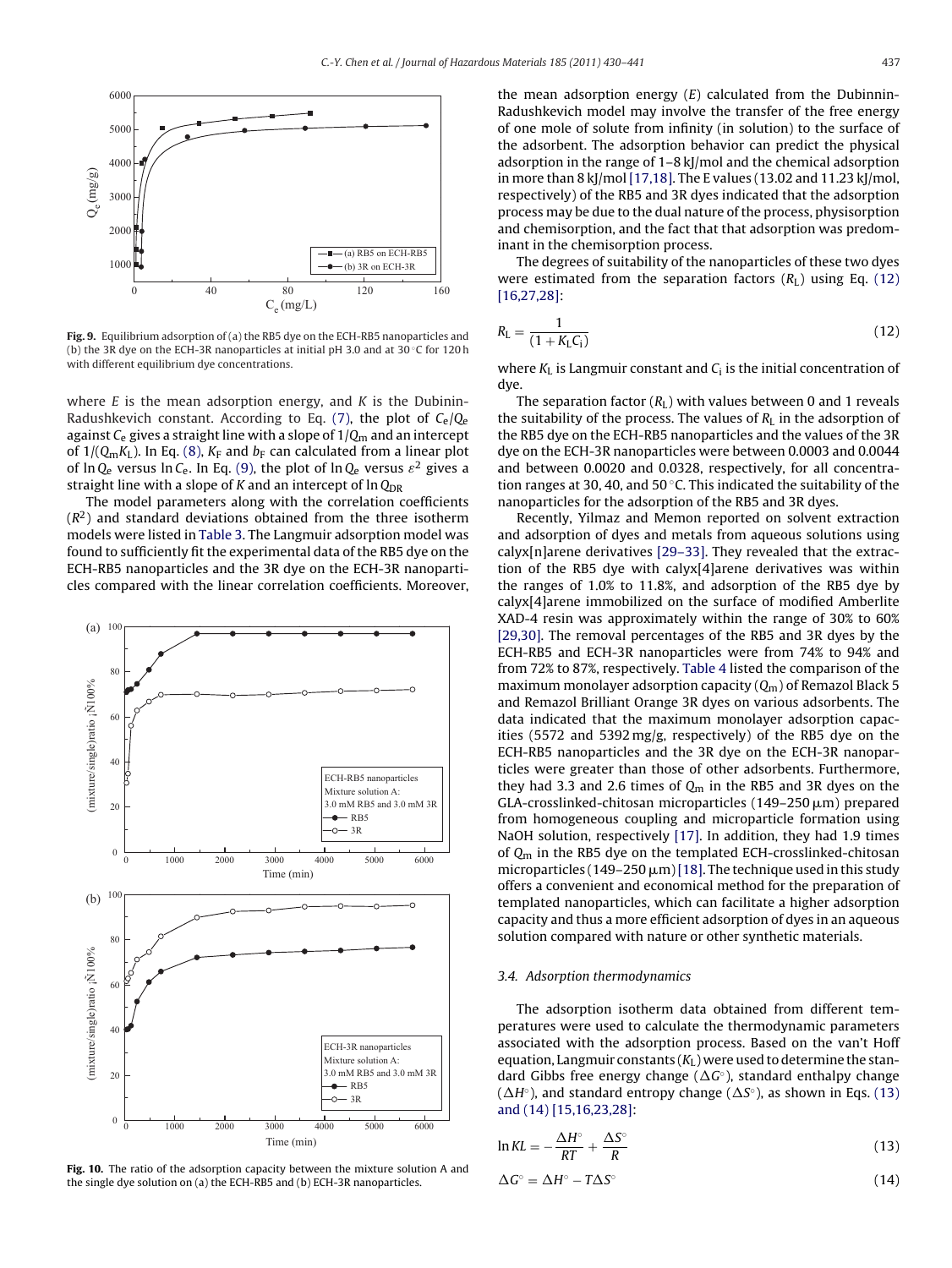### <span id="page-8-0"></span>**Table 3**

Langmuir, Freundlich and Dubinin-Radushkevich isotherm parameters for the RB5 dye on the ECH-RB5 nanoparticles and the 3R dye on the ECH-3R nanoparticles at pH 3.0 and at 30 ◦C for 120 h.

| Parameter                                                                                                               | RB5 on ECH-RB5                                      | 3R on ECH-3R                                           |
|-------------------------------------------------------------------------------------------------------------------------|-----------------------------------------------------|--------------------------------------------------------|
| Langmuir isotherm<br>$Q_{\rm m}$ (mg/g) (S.D.)<br>$K_{L}$ (L/mg) (S.D.)<br>$R^2$                                        | 5572 (66)<br>0.2880(0.0371)<br>0.9991               | 5392 (103)<br>0.1246(0.0030)<br>0.9934                 |
| Freundlich isotherm<br>$K_F$ (mg/g) (S.D.)<br>$b_F$ (S.D.)<br>$R^2$                                                     | 2508 (22)<br>0.1651(0.0029)<br>0.9066               | 1138 (29)<br>0.3378(0.0010)<br>0.6749                  |
| Dubinin-Radushkevich isotherm<br>$Q_{DR}$ (mg/g) (S.D.)<br>$K(x10^{-9})^2/mol^2$ (S.D.)<br>$E$ (kJ/mol) (S.D.)<br>$R^2$ | 6004(5)<br>$-0.160(0.002)$<br>13.02(0.11)<br>0.7698 | 5169 (143)<br>$-3,400(0.150)$<br>11.23(0.27)<br>0.7331 |

Note: S.D. in the parentheses is the standard deviation.

#### **Table 4**

Comparison of the maximum monolayer adsorption capacity  $(Q_m)$  of Remazol Black 5 and Remazol Brilliant Orange 3R dyes on various adsorbents.

| Azo dye                     | Adsorbent (diameter) and method of preparation                                                                                                                                                  | $Q_m$ (mg/g)    | Reference    |
|-----------------------------|-------------------------------------------------------------------------------------------------------------------------------------------------------------------------------------------------|-----------------|--------------|
| Remazol Black 5             | ECH-RB5 nanoparticles (189–194 nm) homogeneous coupling, using TPP                                                                                                                              | 5572            | This work    |
|                             | Chitosan/amino resin and chitosan bearing both amine and quaternary ammonium chloride moieties<br>GLA-crosslinked-chitosan microparticles ( $149-250 \mu m$ ), homogeneous coupling, using NaOH | 625-932<br>1680 | [16]<br>[17] |
|                             | Templated ECH-crosslinked chitosan $(149-250 \,\mu m)$ , homogeneous coupling, using NaOH                                                                                                       | 2941            | [18]         |
|                             | Acid-treated biomass microparticles (400–600 $\mu$ m) of brown seaweed Laminaria sp.                                                                                                            | 102             | [23]         |
| Remazol Brilliant Orange 3R | ECH-3R nanoparticles (186-200 nm) homogeneous coupling, using TPP                                                                                                                               | 5392            | This work    |
|                             | $GLA$ -crosslinked quaternary chitosan microparticles (53–177 $\mu$ m), heterogeneous coupling,                                                                                                 | 1060            | [15]         |
|                             | GLA-crosslinked-chitosan microparticles $(149-250 \,\mu m)$ , homogeneous coupling, using NaOH                                                                                                  | 2041            | [17]         |

Note: The maximum monolayer adsorption capacity  $(Q_m)$  is obtained from Langmuir isotherm equation.

#### **Table 5**

The first-order and second-order rate constants and intraparticle diffusion parameters for different mixture solutions of the RB5 and 3R dyes on the ECH-RB5 nanoparticles at initial pH 3.0 and at 30 ◦C.

| Mixture                                              | First-order kinetic model   |        | Second-order kinetic model  |        | Intraparticle diffusion model |                                         |                                 |  |
|------------------------------------------------------|-----------------------------|--------|-----------------------------|--------|-------------------------------|-----------------------------------------|---------------------------------|--|
|                                                      | $k_1 \times 10^{-3}$ (S.D.) | $R^2$  | $k_2 \times 10^{-3}$ (S.D.) | $R^2$  | $k_{p,1}$ (S.D.)              | $k_{\rm n,2}$ × 10 <sup>-3</sup> (S.D.) | $k_{n,3} \times 10^{-3}$ (S.D.) |  |
| Solution A (initial conc.: 3.0 mM RB5 and 3.0 mM 3R) |                             |        |                             |        |                               |                                         |                                 |  |
| R <sub>B5</sub>                                      | 0.99                        | 0.9631 | 1.15                        | 0.9863 | 0.052                         | 11.29                                   | 2.87                            |  |
|                                                      | (0.01)                      |        | (0.01)                      |        | (0.001)                       | (0.11)                                  | (0.03)                          |  |
| 3R                                                   | 0.82                        | 0.9129 | 4.09                        | 0.9990 | 0.068                         | 18.30                                   | 3.67                            |  |
|                                                      | (0.16)                      |        | (0.10)                      |        | (0.001)                       | (0.04)                                  | (1.66)                          |  |
| Solution B (initial conc.: 3.0 mM RB5 and 6.0 mM 3R) |                             |        |                             |        |                               |                                         |                                 |  |
| RB <sub>5</sub>                                      | 0.87                        | 0.9464 | 0.69                        | 0.9854 | 0.072                         | 5.40                                    | 2.50                            |  |
|                                                      | (0.01)                      |        | (0.01)                      |        | (0.001)                       | (0.16)                                  | (0.20)                          |  |
| 3R                                                   | 1.03                        | 0.9873 | 0.93                        | 0.9977 | 0.192                         | 53.50                                   | 4.80                            |  |
|                                                      | (0.11)                      |        | (0.01)                      |        | (0.001)                       | (0.73)                                  | (0.25)                          |  |

Note: S.D. in the parentheses is the standard deviation.  $k_1$  in min<sup>-1</sup>,  $k_2$  in g mmol<sup>-1</sup> min<sup>-1</sup>, and  $k_{p,1}$ ,  $k_{p,2}$  and  $k_{p,3}$  in mmol g<sup>-1</sup> min<sup>-0.5</sup>.

#### **Table 6**

The first-order and second-order rate constants and intraparticle diffusion parameters for different mixture solutions of RB5 and 3R dyes on ECH-3R nanoparticles at initial pH 3.0 and at 30 °C.

| Mixture         | First-order kinetic model                            |        | Second-order kinetic model  |        | Intraparticle diffusion model |                                         |                                 |
|-----------------|------------------------------------------------------|--------|-----------------------------|--------|-------------------------------|-----------------------------------------|---------------------------------|
|                 | $k_1 \times 10^{-3}$ (S.D.)                          | $R^2$  | $k_2 \times 10^{-3}$ (S.D.) | $R^2$  | $k_{p,1}$ (S.D.)              | $k_{\rm n,2}$ × 10 <sup>-3</sup> (S.D.) | $k_{0.3} \times 10^{-3}$ (S.D.) |
|                 | Solution A (initial conc.: 3.0 mM RB5 and 3.0 mM 3R) |        |                             |        |                               |                                         |                                 |
| RB <sub>5</sub> | 0.93                                                 | 0.9150 | 1.39                        | 0.9889 | 0.076                         | 17.30                                   | 3.18                            |
|                 | (0.01)                                               |        | (0.03)                      |        | (0.001)                       | (0.15)                                  | (0.03)                          |
| 3R              | 0.79                                                 | 0.9645 | 2.35                        | 0.9988 | 0.100                         | 23.40                                   | 5.06                            |
|                 | (0.02)                                               |        | (0.05)                      |        | (0.004)                       | (0.69)                                  | (0.35)                          |
|                 | Solution B (initial conc.: 3.0 mM RB5 and 6.0 mM 3R) |        |                             |        |                               |                                         |                                 |
| RB <sub>5</sub> | 0.91                                                 | 0.9138 | 1.00                        | 0.9864 | 0.055                         | 6.80                                    | 3.55                            |
|                 | (0.01)                                               |        | (0.01)                      |        | (0.001)                       | (0.30)                                  | (0.40)                          |
| 3R              | 0.90                                                 | 0.9848 | 1.38                        | 0.9984 | 0.161                         | 43.20                                   | 9.51                            |
|                 | (0.01)                                               |        | (0.62)                      |        | (0.001)                       | (0.39)                                  | (0.08)                          |

Note: S.D. in the parentheses is the standard deviation.  $k_1$  in min<sup>-1</sup>,  $k_2$  in g mmol<sup>-1</sup> min<sup>-1</sup>, and  $k_{p,1}$ ,  $k_{p,2}$  and  $k_{p,3}$  in mmol g<sup>-1</sup> min<sup>-0.5</sup>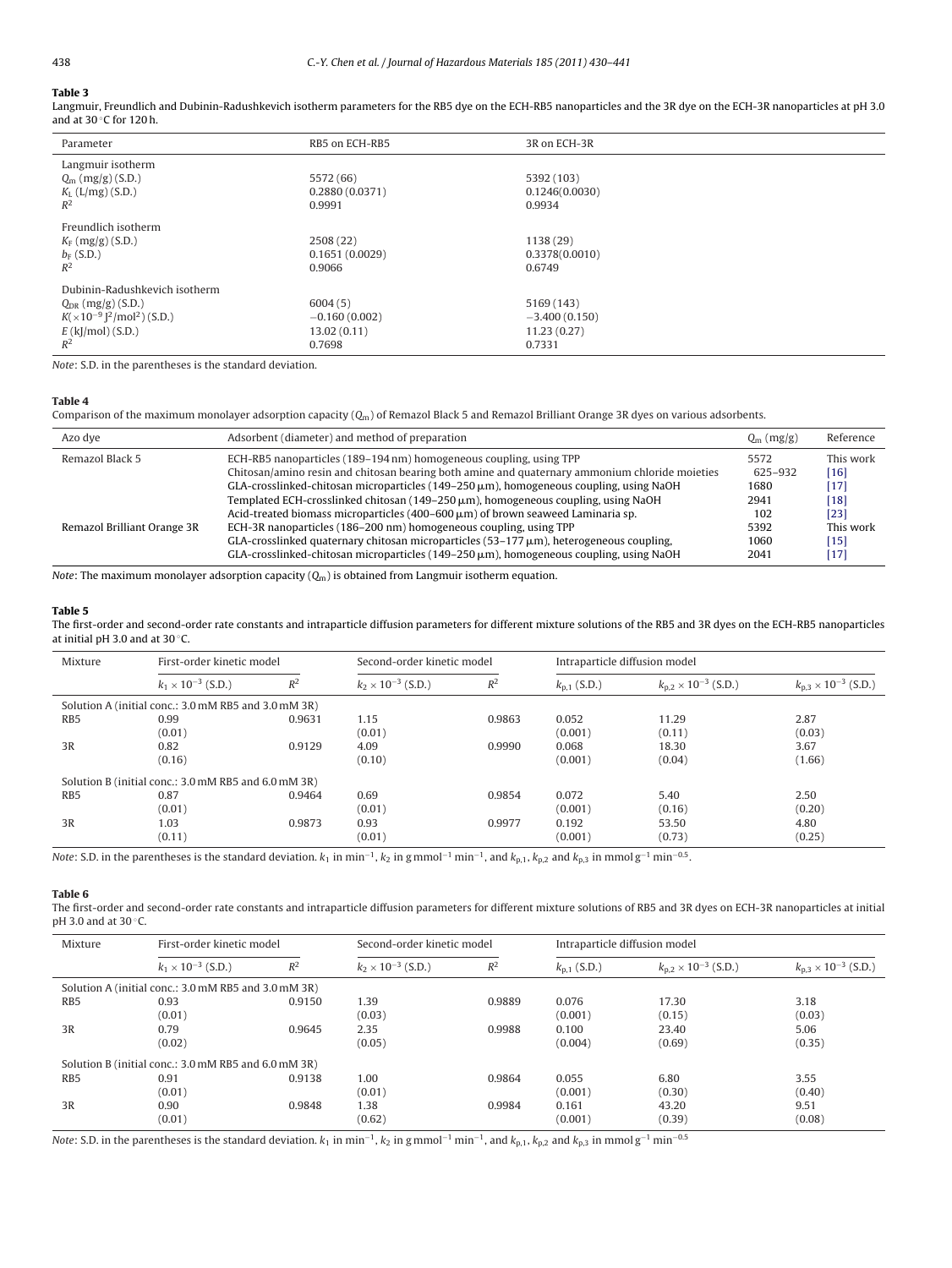The values of  $\Delta H$ ° and  $\Delta S$ ° can be calculated from the slope and intercept using the plotted graph of  $\ln K_L$  versus 1/T. The thermodynamic parameters for the adsorption of the RB5 dye on the ECH-RB5 nanoparticles and the 3R dye on the ECH-3R nanoparticles were determined. The negative values of  $\Delta G$ ° (-32.09, −33.77 and −34.63 kJ/mol for the RB5 dye and −28.17, −28.83 and −29.50 kJ/mol for the 3R dye at 30, 40 and 50 ◦C, respectively) and  $\Delta H^{\circ}$  (−6.77 and −8.05 kJ/mol for the RB5 and 3R dyes, respectively) showed that the adsorption processes on the nanoparticles were spontaneous and exothermic. On the other hand, the positive values of  $\Delta S^\circ$  (86.27 and 87.11 J/mol K for the RB5 and 3R dyes, respectively) increased the randomness during the adsorption of these two dyes on the nanoparticles. This may arise from liberation of water molecules from the hydrated shells of the adsorbed species [\[16\].](#page-11-0)

#### 3.5. Competition adsorption

The kinetics of the competition adsorption of the single solution and mixture solution A (3.0 mM initial concentration of each dye) of the RB5 and 3R dyes on the ECH-RB5 and ECH-3R nanoparticles, respectively, was studied with a pH of 3.0 and a temperature of 30 °C. The initial adsorption rate of the RB5 dye on the ECH-RB5 nanoparticles in mixture solution A was faster than that of the 3R dye. However, the initial adsorption of the RB5 dye on the ECH-3R nanoparticles in mixture solution A was slower than that of the 3R dye. This may be ascribed to the fact that the ECH-RB5 nanoparticles have more suitable sites for the adsorption of RB5 molecules than ECH-3R nanoparticles. [Fig. 10\(a](#page-7-0)) and (b) showed the ratio of adsorption capacity of each dye between mixture solution A and each single solution with the same initial concentration of each dye. The ECH-RB5 nanoparticles revealed that the ratio of the RB5 dye remained at 99%, whereas that of the 3R dye appeared to be only 72%. On the other hand, the ECH-3R nanoparticles showed that the ratio of the 3R dye also remained at 95%, whereas that of the RB5 dye was only 69%.

To study the competition adsorption in a mixture with a higher concentration of the 3R dye, mixture solution B, a mixture with an initial 3R dye of 6.0 mM and an RB5 dye of 3.0 mM, was used. The kinetics of the competition adsorption of the RB5 and 3R dyes on the ECH-RB5 and ECH-3R nanoparticles in mixture solution B had a pH of 3.0 and a temperature of 30 ◦C. The adsorption rates of the 3R dye on the ECH-RB5 and ECH-3R nanoparticles were significantly faster than that of the RB5 dye. As the 3R dye contained a higher initial molar concentration, it resulted in a stronger driving force in the adsorption process [\[13\].](#page-11-0) Fig. 11(a) and (b) shows the ratio of the adsorption capacity of each dye in mixture solution B and in each single solution. The ratio of the 3R dye on the ECH-RB5 and ECH-3R nanoparticles remained at 90%, whereas that of the RB5 dye was less than 70%. This indicates that the adsorption of the 3R dye on both nanoparticles in mixture solution B, the solution with a higher initial concentration of the 3R dye, is much less affected by the existence of the RB5 dye than the other way around in competitive adsorption.

[Tables 5 and 6](#page-8-0) showed the analysis of the adsorption rate of the RB5 and 3R dyes on the ECH-RB5 and ECH-3R nanoparticles, respectively, using the first-order and second-order kinetic models for mixture solutions A and B. A comparison of the linear correlation coefficients  $(R^2)$  listed in [Tables 5 and 6](#page-8-0) showed that the secondorder kinetic model fitted well and was better than the first-order model for mixture solutions A and B.

## 3.6. Intraparticle diffusion model

The intraparticle diffusion model was applied to study the competition adsorption of the RB5 and 3R dyes in mixture solutions A



**Fig. 11.** The ratio of the adsorption capacity between the mixture solution B and the single dye solution for (a) the ECH-RB5 and (b) ECH-3R nanoparticles.

and B. The intraparticle diffusion equation is described as Eq. (15) [\[34\]:](#page-11-0)

$$
Q_t = k_i t^{0.5} + C \tag{15}
$$

where  $k_i$ ,  $Q_t$ , and C are intraparticle diffusion rate constant, adsorption capacity of dye at a given time  $t$  and a constant, respectively.  $k_i$  is the slope of the straight-line portions of the plot of  $Q_t$  versus the square root of time  $(t^{0.5})$ . As shown in [Fig. 12\(a](#page-10-0)) and (b), multilinearities were observed through the plot of  $Q_t$  versus  $t^{0.5}$ , for the competition adsorption of the RB5 and 3R dyes on the ECH-RB5 and ECH-3R nanoparticles, respectively, in mixture solutions A and B. This indicates that three steps were undertaken in the adsorption processes [\[13,35\]. T](#page-11-0)he first sharper portion is the mass transfer of solute molecules from the bulk solution to the adsorbent surface; this is also known as instantaneous adsorption. The second portion is the gradual adsorption stage, wherein intraparticle diffusion is rate limiting. The third portion is the final equilibrium stage, wherein intraparticle diffusion starts to slow down due to the extremely low solute concentration in the solution. According to [Fig. 12\(a](#page-10-0)) and (b), the slope of the line in each stage was indicated as the rate parameter  $k_{p,i}$  ( $i = 1-3$ ). In [Tables 5 and 6, t](#page-8-0)he data showed that the order of the adsorption rate was  $k_{p,1} > k_{p,2} > k_{p,3}$ for each dye on both nanoparticles in mixture solutions A and B. Furthermore, in mixture solution A, the mixture with equal initial dye concentrations, the values of  $k_{p,2}$  for the 3R dye on the ECH-RB5 and ECH-3R nanoparticles were 1.6 and 1.4 times more than those for the RB5 dye, respectively. This is attributed to the fact that the 3R molecule is smaller and diffuses faster than the RB5 molecule. However, in mixture solution B, the mixture in which the initial concentration of the 3R dye was twice that of the RB5 dye, the val-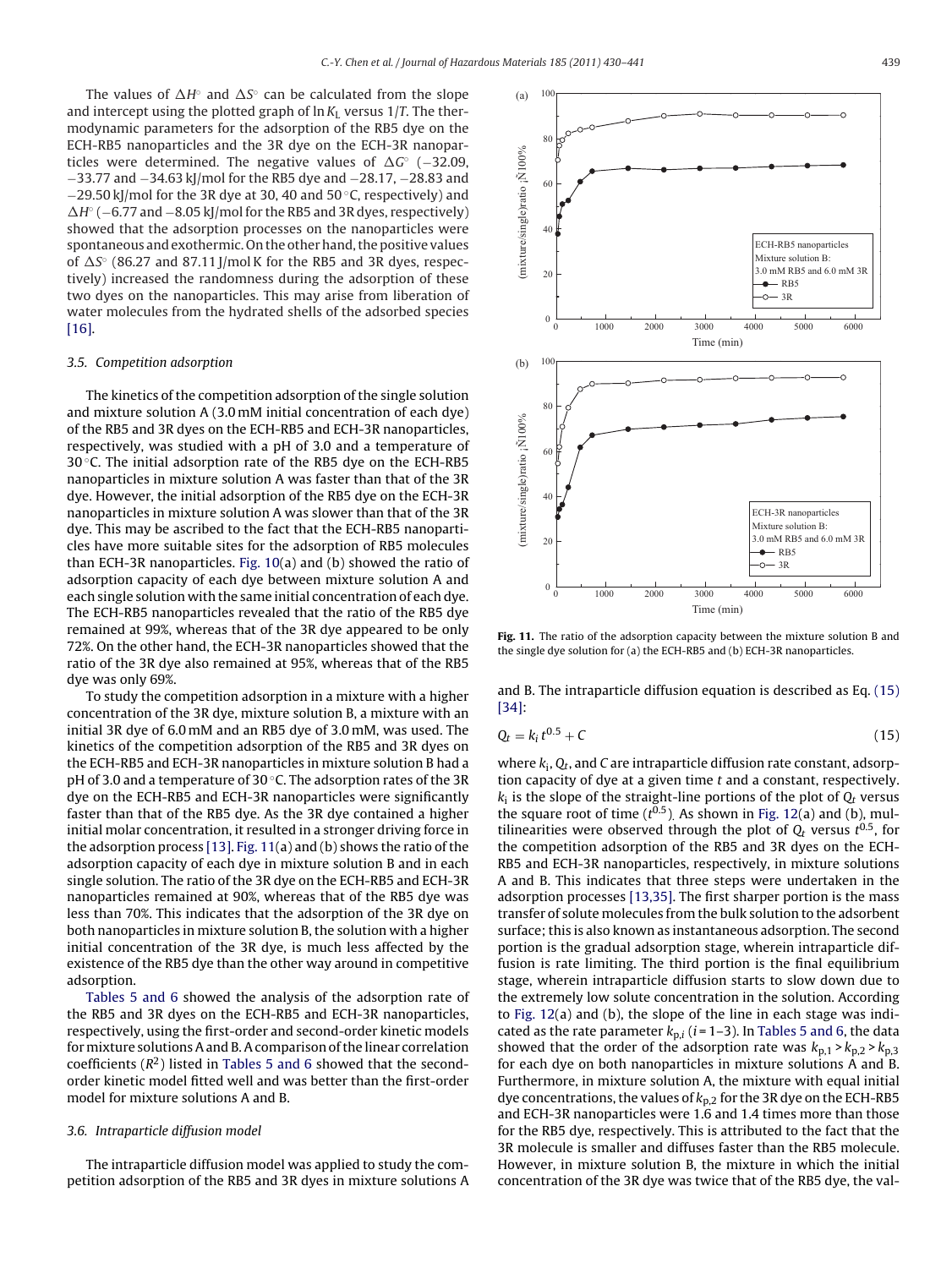<span id="page-10-0"></span>

**Fig. 12.** The intraparticle diffusion kinetics for the RB5 and 3R dyes on (a) the ECH-RB5 and (b) the ECH-3R nanoparticles in the mixture solutions A and B at initial pH 3.0 and 30 ◦C.

ues of  $k_{p,2}$  for the 3R dye in the ECH-RB5 and ECH-3R nanoparticles were 9.9 and 6.4 times more than those for the RB5 dye, respectively. This is not only caused by the influence of molecular size but also by the effect of initial dye concentration [\[13\]. T](#page-11-0)his showed that competition adsorption apparently favors the 3R dye on both nanoparticles in mixture solution B.

#### 3.7. Regeneration

The adsorption capacities of the RB5 dye on the ECH-RB5 nanoparticles and the 3R dye on the ECH-3R nanoparticles in the adsorption, desorption, and adsorption steps were shown in Fig. 13. The adsorption condition was set to 6.0 mg/mL initial dye concentration, with an initial pH of 3.0, and a temperature of  $30^{\circ}$ C, whereas the desorption condition had an initial pH of 14.0 of the NaOH solution and a temperature of 30 ◦C. The first adsorption step lasted for 96 h, and the adsorption capacities of the RB5 dye on the ECH-RB5 nanoparticles and the 3R dye on the ECH-3R nanoparticles reached the value of 5077 and 4845 mg/g, respectively. The desorption step for 96 h removed 78% and 79% of the RB5 dye on the ECH-RB5 nanoparticles and the 3R dye on the ECH-3R nanoparticles, respectively. This may be due to the fact that in a basic solution, the positively charged amino groups are deprotonated, and the electrostatic interaction between chitosan and dye molecules becomes much weaker [\[11,17\]. A](#page-11-0)t the same time, the adsorption of the RB5 and 3R dyes on the nanoparticles may be attributed to the dual nature of the process, physisorption and chemisorption, which results in incomplete desorption [\[11,17\]. T](#page-11-0)he



**Fig. 13.** Adsorption and desorption of the RB5 dye on the ECH-RB5 nanoparticles and the 3R dye on the ECH-3R nanoparticles at 6.0 mg/mL initial dye concentration and 30 $\degree$ C with three steps: adsorption step 1 at initial pH 3.0, desorption step at initial pH 14.0 and adsorption step 2 at initial pH 3.0.

second adsorption step that lasted for 96 h adsorbed again 74% and 70% of the RB5 dye in the ECH-RB5 nanoparticles and the 3R dye in the ECH-3R nanoparticles at the first adsorption step, respectively. Thus, the nanoparticles were regenerated and reutilized for further dye adsorption.

### **4. Conclusion**

The nanoparticles of the templated crosslinked chitosan, ECH-RB5 and ECH-3R, were prepared through the imprinting process with the RB5 or 3R dyes as templates, respectively, and with ECH as a crosslinker. The maximum monolayer adsorption capacities of the RB5 dye on the ECH-RB5 nanoparticles and the 3R dye on the ECH-3R nanoparticles were greater than those of other adsorbents reported in related studies. The adsorption experiments were in accordance with the second-order adsorption and the Langmuir adsorption models. Meanwhile, the E values of the RB5 and 3R dyes calculated using the Dubinnin-Radushkevich model revealed that the adsorption process may be attributed to the dual nature of the process, physisorption and chemisorption, and the fact that adsorption was predominant in the chemisorption process. In addition, the adsorption processes on the nanoparticles were spontaneous and exothermic. The competition adsorption through the analysis of the intraparticle diffusion model apparently favored the 3R dye more than the RB5 dye in the nanoparticles in mixture solution B. The adsorption of the dyes on the nanoparticles can be desorbed efficiently using alkaline solution, and the nanoparticles can be recycled for dye removal. The technique used in this study offers a convenient and economical method for the preparation of templated nanoparticles, which can facilitate a higher adsorption capacity and thus a more efficient adsorption of dyes in an aqueous solution compared with nature or other synthetic materials.

#### **Acknowledgement**

The authors gratefully acknowledge financial support from Southern Taiwan University.

#### **References**

- [1] G. Crini, P.M. Badot, Application of chitosan, a natural aminopolysaccharide, for dye removal from aqueous solutions by adsorption processes using bath studies: a review of recent literature, Prog. Polym. Sci. 33 (2008) 399–447.
- [2] I.T. Peternel, N. Koprivanac, A.M.L. Bozic, H.M. Kusic, Comparative study of UV/TiO2, UV/ZnO and photo-Fenton processes for the organic reactive dye degradation in aqueous solution, J. Hazard. Mater. 148 (2007) 477–484.
- [3] B. Volesky, Biosorption and me, Water Res. 41 (2007) 4017–4029.
- [4] Z.G. Hu, J. Zhang, W.L. Chan, Y.S. Szeto, The sorption of acid dye onto chitosan nanoparticles, Polymer 47 (2006) 5838–5842.